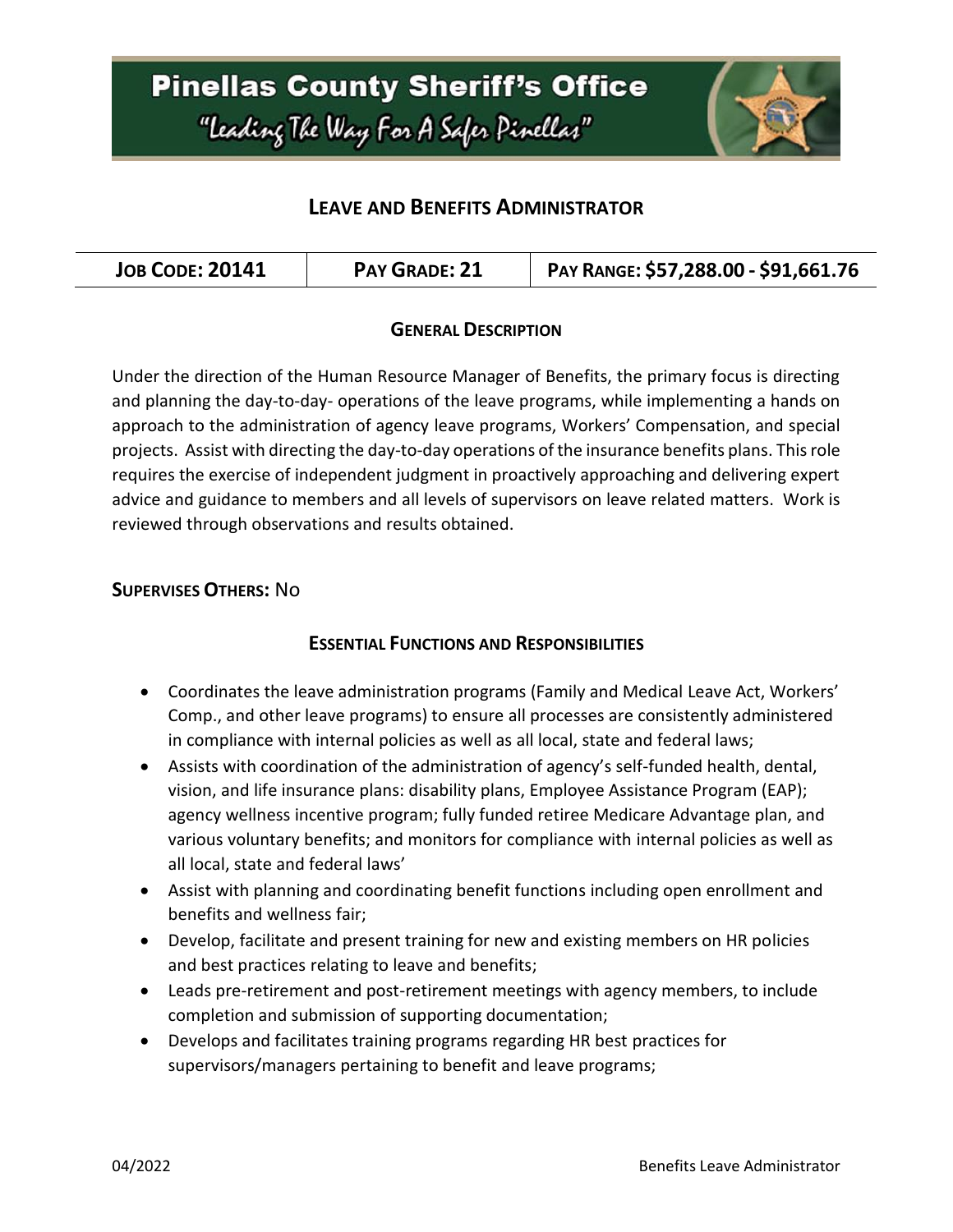# **Pinellas County Sheriff's Office** "Leading The Way For A Safer Pinellar"



- Serves as an agency point of contact for the Florida Retirement System (FRS), ensuring timely flow of information between the agency and FRS
- Oversees, reviews, prepares and sends standard FMLA letters and other appropriated documentation to members
- Communicates with members doctors regarding medical leave status as needed
- Track and distribute FMLA cases, identify action items and communicate status updates to member, member's supervisor
- Process leave determinations in an accurate and timely manner Creates reports with updates and discussions items on complex cases for HR Manager;

Resolves problems and escalate issues to management

Regular and reliable attendance is required as an essential function of the position.

This position may be considered essential and in the event of an emergency or natural disaster, may be required to work.

This list is not intended to be all-inclusive, and you may not be responsible for every item listed. The employer reserves the right to assign additional functions and responsibilities as necessary.

### **QUALIFICATIONS**

- Graduation from an accredited college or university with a Bachelor's Degree in Business Administration, Public Administration or related field AND three (3) years' related experience AND two (2) years' supervisory experience OR
- Or equivalent combination of education and experience
- Must possess a valid Florida driver's license

### **KNOWLEDGE, SKILLS, AND ABILITIES**

- Working knowledge of leave administration laws to include, but not limited to FMLA, Worker's Compensation, Short and Long Term Disability, benefits administration and ADA
- Demonstrated ability to effectively administer benefit, retirement and leave programs, exhibiting sound and accurate judgment
- Ability to respond to member's needs, with professionalism, confidentiality, respect and consideration to others
- Ability to manage difficult situations in a professional manner
- Strong analytical, communication (verbal and written), project management and organizational skills
- Strong interpersonal skills
- Ability to communicate, collaborate and influence effectively with members, managers and supervisors